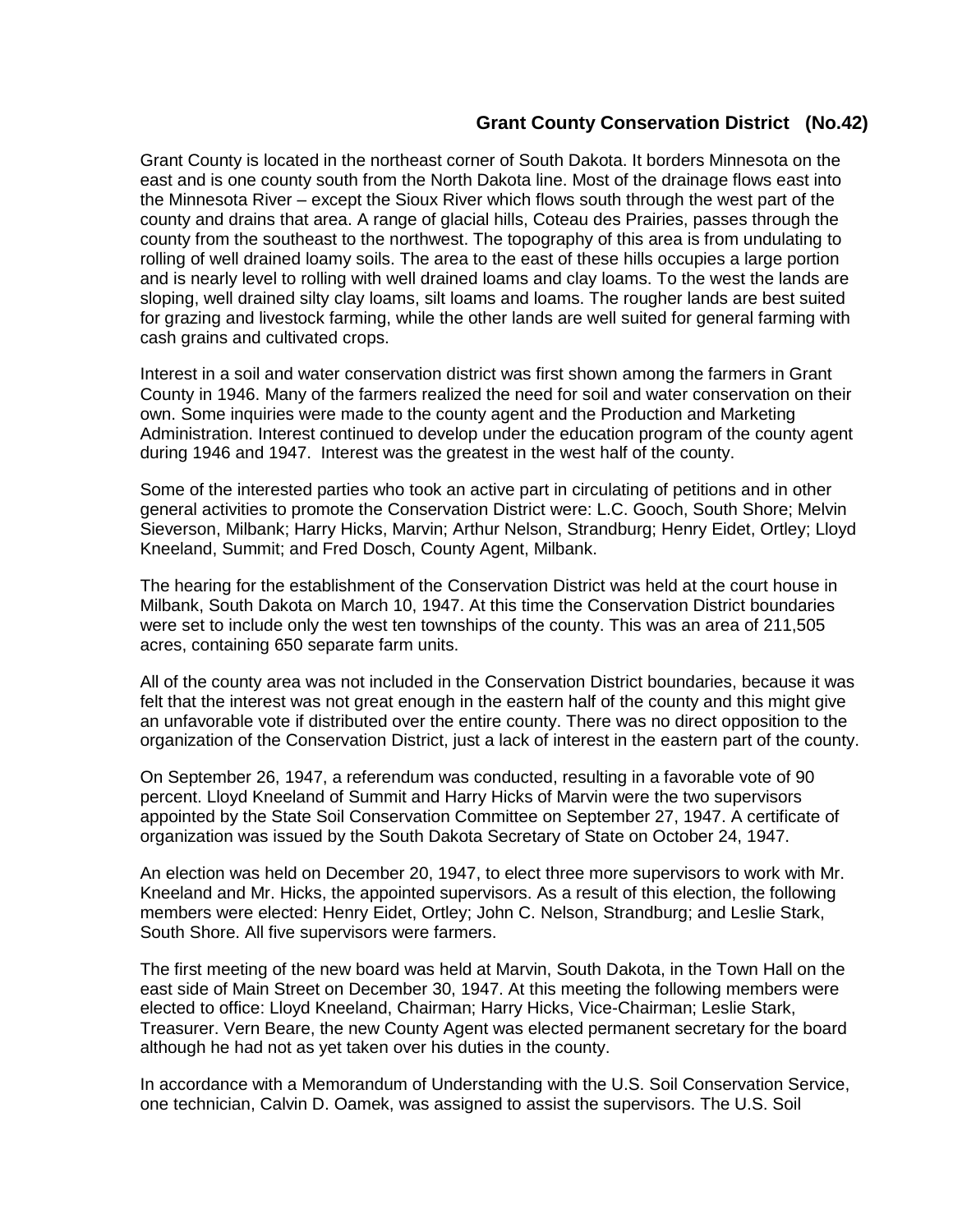Conservation Service office was set up with the County Agent's office in the Court House at Milbank on February 8, 1948.

After three years of operation, a referendum to add the remainder of the county to the Conservation District was held December 28, 1950, with approximately 90% favorable vote.

After the enlargement of the Conservation District, three assistant supervisors were asked to assist the supervisors. They were Bernard Van Stralen, Marvin Knopf and Loren Steinlicht.

Town sites and Federal lands were taken into the Conservation District at a hearing on June 15, 1966.

In April, 1980, the office moved to a new location, which consolidated the federal USDA services of Soil Conservation Service, Farmers Home Administration and Agricultural Stabilization Conservation Service. This move made it easier for farmers to obtain information and assistance from the three federal agencies concerned with farm related programs.

The 1984 supervisors were: Gerald Thaden, Marvin, Chairman; Wilbur Letze, Milbank, Vice-Chairman; Loren Steinlicht, Milbank, Treasurer; Loren Tucholke, Labolt, Secretary; John C. Nelson, Strandburg, member.

The Administrative Secretary was Jan Boeger and the District Conservationist Technician was Harley Svarvari. The Soil Conservation Service personnel were: Dale Johnson, Milbank, District Conservationist; Valerie Stanek, Milbank, Soil Conservation Aide.

The Grant County Conservation District promotes the Karst Memorial college scholarship, the Arbor Day Essay Contest for fifth and sixth graders, the annual Resource Conservation Speech Contest for ninth through twelfth graders, the Arbor Day National Poster Contest for fifth graders, the annual Big Sioux Water Festival held at SDSU, the annual Land and Range Judging contest and the annual Coteau Area Legislative Dinner. Arbor Day programs are presented for all second graders in Grant County schools and materials are distributed to all Grant County churches in observance of Soil Stewardship Week.

The Grant County Conservation District worked with a wide variety of partners from 2002-2003 to generate over \$500,000.00 of funds and services for conservation work throughout northeastern South Dakota. The issue of grassland and water conservation throughout northeastern South Dakota was identified as a conservation matter of mutual concern for a variety of partners. The partners included Ducks Unlimited; the U.S. Fish and Wildlife Service; the South Dakota Department of Game, Fish and Parks; and the Day, Codington, Deuel and Roberts Conservation Districts. Each of these partners added funds, services and expertise and the "Prairie Coteau Conservation Project" began. During that time eighty (80) landowners were able to restore 1,300 acres of grassland, implement grazing management on 10,000 acres of grassland and develop 39 multiple purpose ponds – yielding conservation benefits for generations to come!

Services provided by Grant County Conservation District include tree planting, installation of synthetic fabric weed suppressant, site preparation, site maintenance (mowing between fabric rows) and grass seeding. The Conservation District also maintains and updates its own website.

## Current board members and staff are:

Roger Steuck, Landowner/Occupier, Summit; Gerald Thaden, Landowner/Occupier, Marvin; Ronald Meister, Landowner/Occupier, Milbank; Theodore Holcher, Urban Member, Milbank;